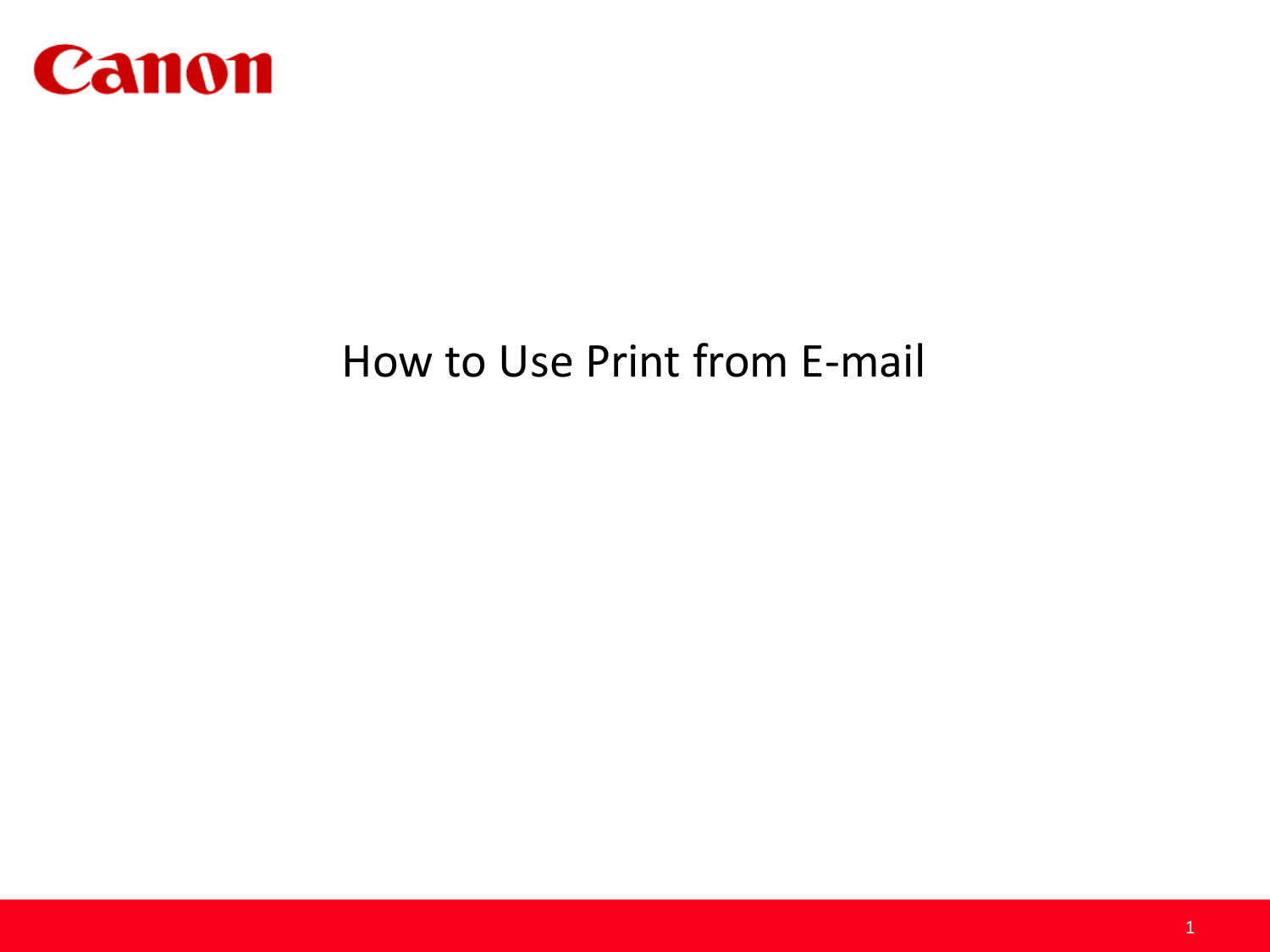## How to Use Print from E-mail

By using **Print from E-mail**, you can print documents or photos attached to an e-mail just by sending the e-mail to the special address for printing from your PC, smartphone, or other types of PDA.



To use **Print from E-mail**, follow the procedures explained on the following pages.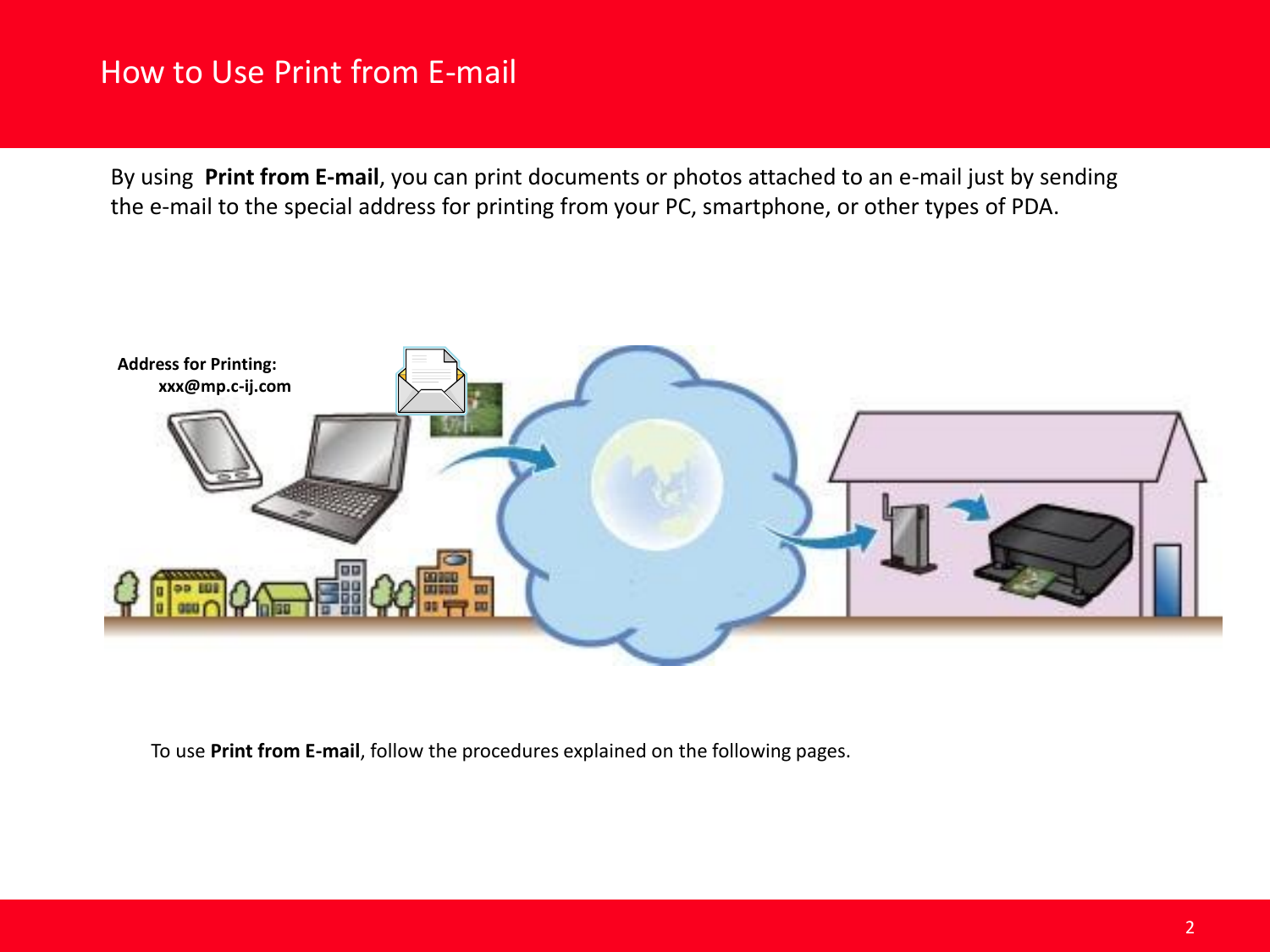## How to Use Print from E-mail

To use **Print from E-mail**, you will first prepare the printer, then register the printer to **Print from E-mail**, and finally begin using **Print from E-mail** 

- **1. Preparing the printer**
	- [Checking the printer](https://gcrmp01.cgn.canon.co.jp/preview/RhpXLLH64FnRyhHrD4M9w8h69wmn28v2FqkhVR4zbdNh613hVnnv!-2087511146!1361144247262/820180500000EN_20130218083852.xml) [e](#page-3-0)[nvironment](https://gcrmp01.cgn.canon.co.jp/preview/RhpXLLH64FnRyhHrD4M9w8h69wmn28v2FqkhVR4zbdNh613hVnnv!-2087511146!1361144247262/820180500000EN_20130218083852.xml)
	- [Updating the firmware](https://gcrmp01.cgn.canon.co.jp/preview/RhpXLLH64FnRyhHrD4M9w8h69wmn28v2FqkhVR4zbdNh613hVnnv!-2087511146!1361144247262/820180500000EN_20130218083852.xml)
	- [Preparing the items](https://gcrmp01.cgn.canon.co.jp/preview/RhpXLLH64FnRyhHrD4M9w8h69wmn28v2FqkhVR4zbdNh613hVnnv!-2087511146!1361144247262/820180500000EN_20130218083852.xml) [r](#page-4-0)[equired](https://gcrmp01.cgn.canon.co.jp/preview/RhpXLLH64FnRyhHrD4M9w8h69wmn28v2FqkhVR4zbdNh613hVnnv!-2087511146!1361144247262/820180500000EN_20130218083852.xml)
- **2. Registering the printer to Print from E-mail**
	- [Registering the printer to Print from](https://gcrmp01.cgn.canon.co.jp/preview/RhpXLLH64FnRyhHrD4M9w8h69wmn28v2FqkhVR4zbdNh613hVnnv!-2087511146!1361144247262/820180500000EN_20130218083852.xml) [E](http://www.usa.canon.com/CUSA/assets/app/pdf/email/Register_PFE_MG5420.pdf)[-](https://gcrmp01.cgn.canon.co.jp/preview/RhpXLLH64FnRyhHrD4M9w8h69wmn28v2FqkhVR4zbdNh613hVnnv!-2087511146!1361144247262/820180500000EN_20130218083852.xml)[m](http://www.usa.canon.com/CUSA/assets/app/pdf/email/Register_PFE_MG5420.pdf)[ail](https://gcrmp01.cgn.canon.co.jp/preview/RhpXLLH64FnRyhHrD4M9w8h69wmn28v2FqkhVR4zbdNh613hVnnv!-2087511146!1361144247262/820180500000EN_20130218083852.xml)
- **3. Using Print from E-mail**
	- **[Using Print from](https://gcrmp01.cgn.canon.co.jp/preview/RhpXLLH64FnRyhHrD4M9w8h69wmn28v2FqkhVR4zbdNh613hVnnv!-2087511146!1361144247262/820180500000EN_20130218083852.xml) [E-](http://www.usa.canon.com/CUSA/assets/app/pdf/email/Printing_With_PFE.pdf)[mail](https://gcrmp01.cgn.canon.co.jp/preview/RhpXLLH64FnRyhHrD4M9w8h69wmn28v2FqkhVR4zbdNh613hVnnv!-2087511146!1361144247262/820180500000EN_20130218083852.xml)**
	- [To use Print from](https://gcrmp01.cgn.canon.co.jp/preview/RhpXLLH64FnRyhHrD4M9w8h69wmn28v2FqkhVR4zbdNh613hVnnv!-2087511146!1361144247262/820180500000EN_20130218083852.xml) [E](http://www.usa.canon.com/CUSA/assets/app/pdf/email/Printing_With_PFE.pdf#page=3)[-](https://gcrmp01.cgn.canon.co.jp/preview/RhpXLLH64FnRyhHrD4M9w8h69wmn28v2FqkhVR4zbdNh613hVnnv!-2087511146!1361144247262/820180500000EN_20130218083852.xml)[m](http://www.usa.canon.com/CUSA/assets/app/pdf/email/Printing_With_PFE.pdf#page=3)[ail by multiple users](https://gcrmp01.cgn.canon.co.jp/preview/RhpXLLH64FnRyhHrD4M9w8h69wmn28v2FqkhVR4zbdNh613hVnnv!-2087511146!1361144247262/820180500000EN_20130218083852.xml)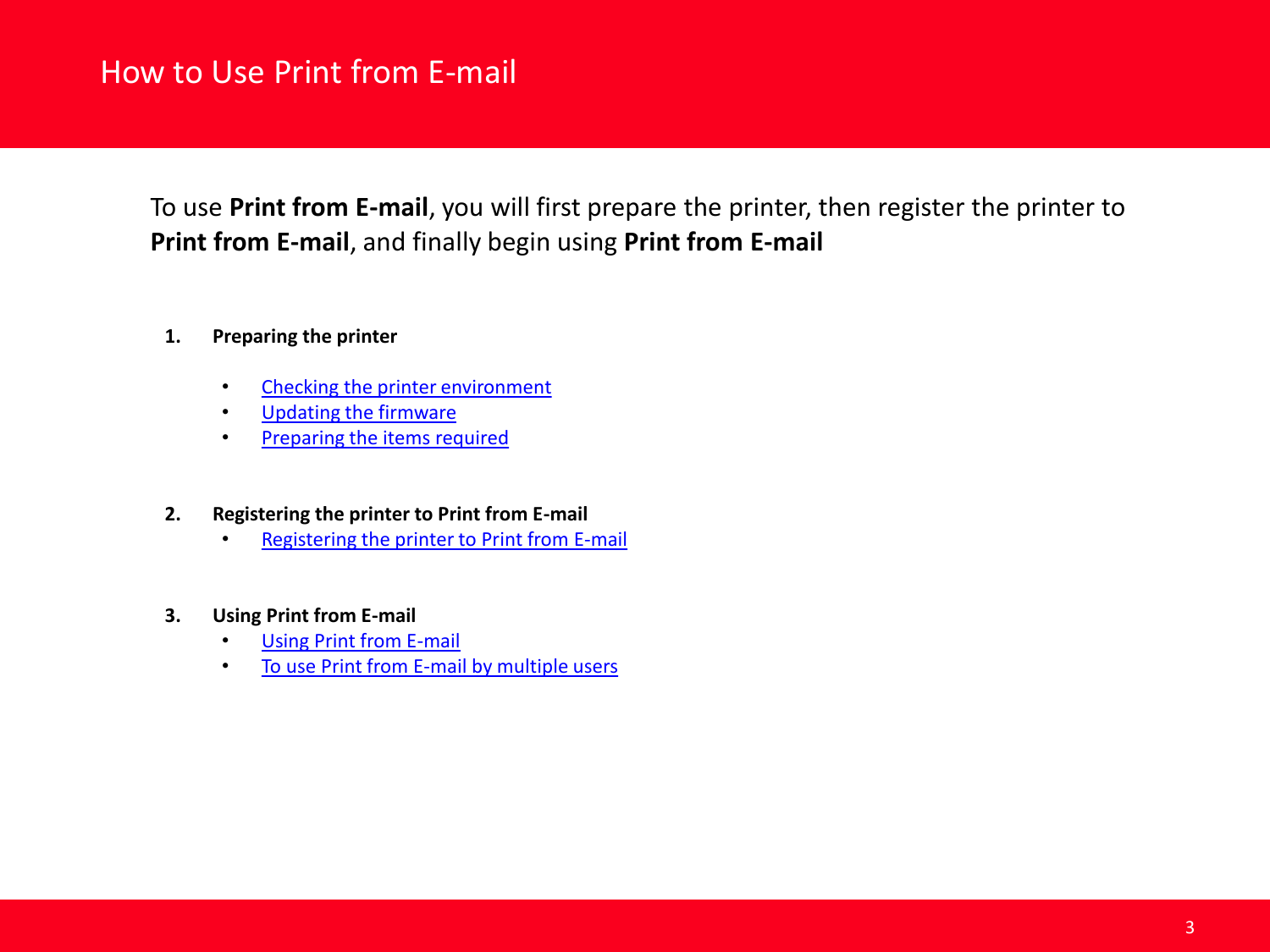# <span id="page-3-0"></span>Checking the printer enviroment

## **Checking the printer environment**

To use **Print from E-mail**, the printer needs the following environment:

The printer software (firmware) must be updated to ver. 2.000 or later. (Forthe update procedures, see [U](http://www.usa.canon.com/CUSA/assets/app/pdf/email/Update_The_Firmware_MG5420.pdf)[pdating](#page-4-1) [the](#page-4-1) [firmware](#page-4-1)[.\)](http://www.usa.canon.com/CUSA/assets/app/pdf/printemail/Update_The_Firmware_MG5420.pdf) The printer must be connected to the Internet.

#### **REFERENCE**

Connect the printer to an access point or router that is connected to the Internet, as shown below.